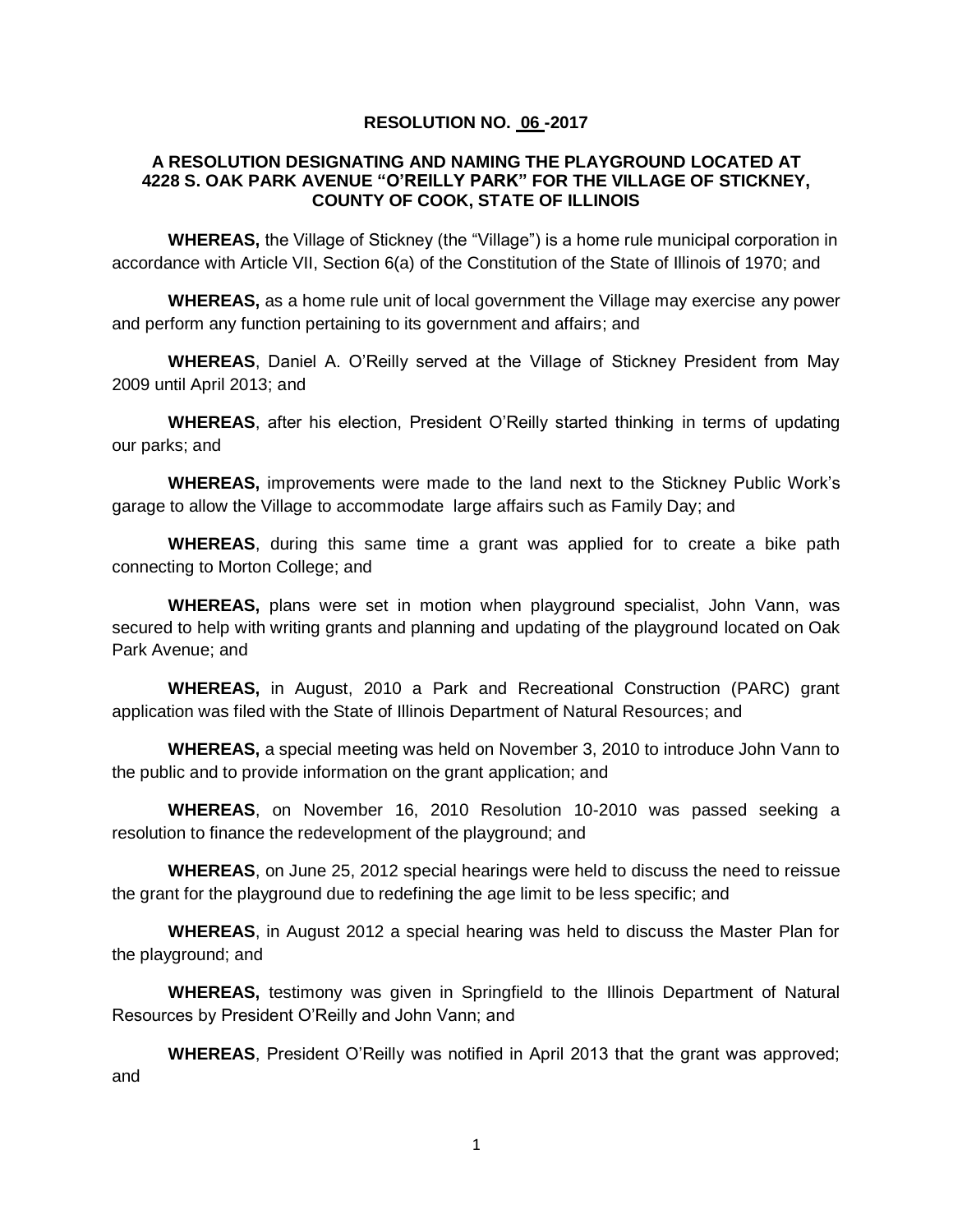**WHEREAS**, grant funds in the amount of \$120,246.57 were received;

**WHEREAS**, by June, 2015 the new park was up and running; and

**WHEREAS**, in connection therewith, the Corporate Authorities have determined that it is advisable and in the best interests of the Village to designate and name the playground located at 4228 Oak Park Avenue, "O'Reilly Park", to provide a lasting reminder to Daniel O'Reilly's dedication in updating and fulfilling a wonderful enjoyment zone for the youth of the Village of Stickney;

## **NOW, THEREFORE, BE IT RESOLVED BY THE PRESIDENT AND BOARD OF TRUSTEES OF THE VILLAGE OF STICKNEY, COOK COUNTY, ILLINOIS, AS FOLLOWS:**

**SECTION 1: RECITALS.** The facts and statements contained in the preamble to this Resolution are found to be true and correct and are hereby adopted as part of this Resolution.

**SECTION 2: PURPOSE.** The purpose of this Resolution is to designate and name the Village playground located at 4228 Oak Park Avenue as the "O'Reilly Park" and to authorize the Village officials and staff are hereby directed to take such action as is necessary to carry out the intent of this Resolution including, without limitation, the erection of signage to so designate the property.

**SECTION 3: AUTHORIZATION**. The Board hereby authorizes and directs the President or his or her designee to execute this Resolution, and ratifies any and all previous action taken to effectuate the intent of this Resolution. The Village Clerk is hereby authorized and directed to attest to and countersign this Resolution and any other documentation as may be necessary to carry out and effectuate the purpose of this Resolution. The Village Clerk is also authorized and directed to affix the Seal of the Village to such documentation as is deemed necessary. The officers, agents and/or employees of the Village shall take all action necessary or reasonably required by the Village to carry out, give effect to and consummate the purpose of this Resolution and shall take all action necessary in conformity therewith.

**SECTION 4. HEADINGS.** The headings of the articles, sections, paragraphs and subparagraphs of this Resolution are inserted solely for the convenience of reference and form no substantive part of this Resolution nor should they be used in any interpretation or construction of any substantive provision of this Resolution.

**SECTION 5. SEVERABILITY.** The provisions of this Resolution are hereby declared to be severable and should any provision of this Resolution be determined to be in conflict with any law, statute or regulation by a court of competent jurisdiction, said provision shall be excluded and deemed inoperative, unenforceable and as though not provided for herein and all other provisions shall remain unaffected, unimpaired, valid and in full force and effect.

**SECTION 6. SUPERSEDER.** All code provisions, ordinances, resolutions, rules and orders, or parts thereof, in conflict herewith are, to the extent of such conflict, hereby superseded.